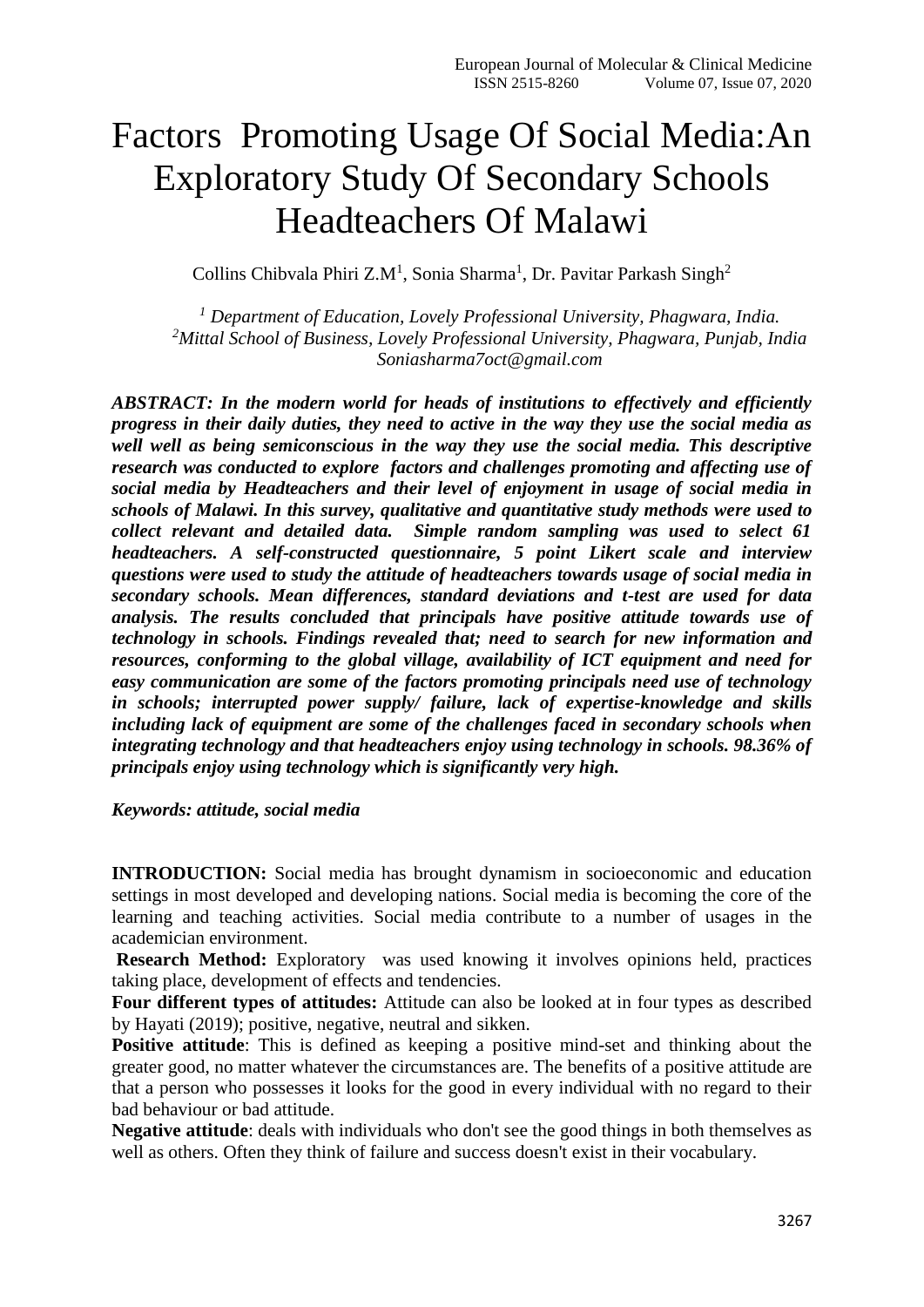**Neutral attitude**: a type of attitude in which the mind-set is impartial or unbiased. An individual has neither hope nor doubt.

**Sikken attitude**: this is considered the most hazardous type of attitude due to its nature of mirroring mind's negativity and exalts enough force to destroy images of every related thing coming in mind.

**Media:** Bertot, et…. (2012), defined Social media as a set of online tools that are designed for and centered around social interaction. In practice, social media serves as a catchall phrase for a conglomeration of web-based technologies and services such as blogs, microblogs (i.e., Twitter), social sharing services , text messaging, discussion forums, collaborative editing tools (e.g., wikis), virtual worlds (e.g., Second Life), and social networking services (e.g. Facebook, MySpace)

### **Research objectives;**

1. To explore the factors promoting the usage of social media by headteachers in schools of Malawi.

2. To explore the challenges faced by headteachers in usage of social media in the schools of Malawi.

3. To explore the enjoyment level exhibited by headteachers in usage of social media in schools of Malawi.

**Statement of the problem:** Integrating social media usage in their administrative and managerial duties is equally not debatable. However, the challenge for headteachers is how to fuse into their administrative and managerial duties considering the increase in the number of challenges they encounter with the diverse nature of teachers and technological advancements proliferating in society.

## **FACTORS PROMOTING USAGE OF SOCIAL MEDIA: AN EXPLORATORY STUDY OF SECONDARY SCHOOLS HEADTEACHERS OF MALAWI.**

### **Operational definitions**

**Attitude:** Attitude in this research is defined as what we think, thus the extent to which we lean towards the positive or negative in our judgement of a particular thing. A positive attitude denotes a kind of thinking that is principally agreeing and negative attitude denotes the kind of thinking that is principally disagreeing

**Headteacher:** The research paper defines headteacher as most important senior person in an institution. The headteacher is "a chief or head, particularly of a school" or "first or highest in the ranking of a school. The person in charge of a school, the principal, the presiding officer of a school

**Social Media usage:** Social media usage means the application and use of computer-based devices, information and skills with the aim of communicating and motivating students in case of teachers and employees in case of the principal of a school.

**Delimitation of the research study:** The data has been collected from private and public secondary schools of Southern-Eastern Division of Malawi. The division has five districts namely; Balaka, Machinga Mangochi and Zomba.

**Sampling:** The investigator took a sample of 61 secondary school principals the sample composed of South-Eastern education Division-Balaka, Machinga, Mangochi and Zomba

**Sampling technique:** To come up with a sample, random sampling technique was adopted. Such a technique of sampling provides a good representation of the whole population from which it is drawn.

**Tool used:**The main focus of the research was to explore factors promoting use of social media in schools. Self made 5point Likert scale and questionnaire was used

The scale contains 30 attitude items , 20 ICT availability items and six question with yes and no responses to explore the types of social media technologies used by headteachers in the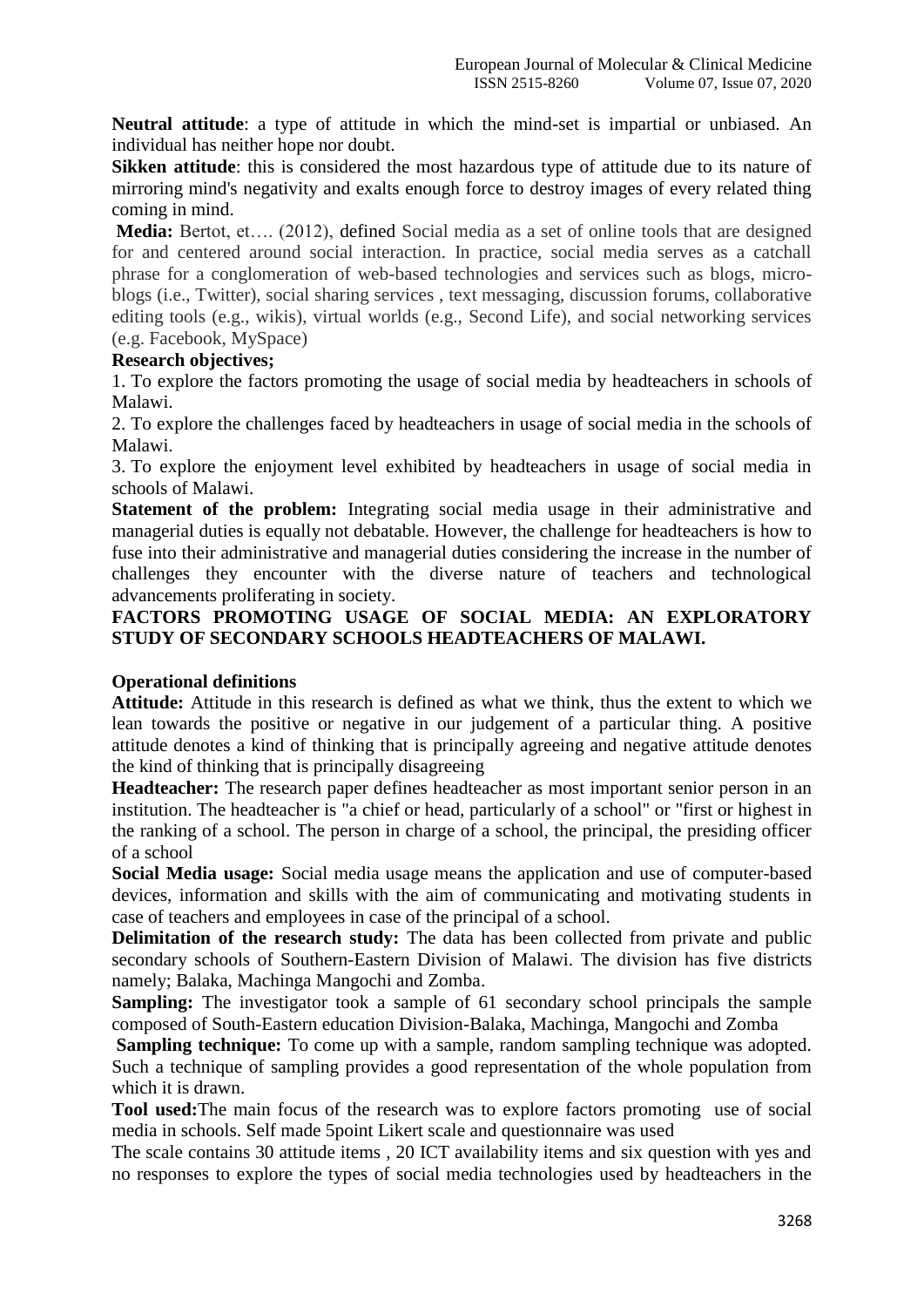teaching-learning processes and the availability of ICT hardware and software in the school and questions on factors and challenges promoting and slowing use of social media.The coefficient of correlation was found to be 0.83. The validity was checked by experts.

**Procedure of data collection:** The researcher got permission from the Education Division Manager for the South Eastern Education Division. Tool distribution and collection was done by the researcher too.

**Statistical technique:** The researcher computed percentages using excel

**Results and interpretation:** A deep analysis of results shown in the Figure 1 below revealed that 22 (36.07% ) of total sample agreed that the need to search for new information and resources; 17 (27.87%) agreed on conformity to the global village; 22.95% to availability of ICT equipment; 8 (13.11%) for easy communication. The interpretation is that; need to search for new information and resources, conforming to the global village, availability of ICT equipment and need for easy communication are some of the factors promoting principal's need use of social media in schools.



**Figure 1: Percentage of factors promoting use of social media in schools by headteachers.**

### **Table : Frequency and percentage of challenges faced by principals when using technology in schools.**

From Figure 2, it is evident that 24 (39.34%) headteachers agreed to an interrupted power supply/failure; 19 (31.15%) to lack of expertise-knowledge and skills and 18 (29.51%) to lack of equipment as challenges affecting use of social media in schools. Therefore, interrupted power supply/ failure, lack of expertise-knowledge and skills including lack of equipment are some of the challenges faced in secondary schools when integrating technology.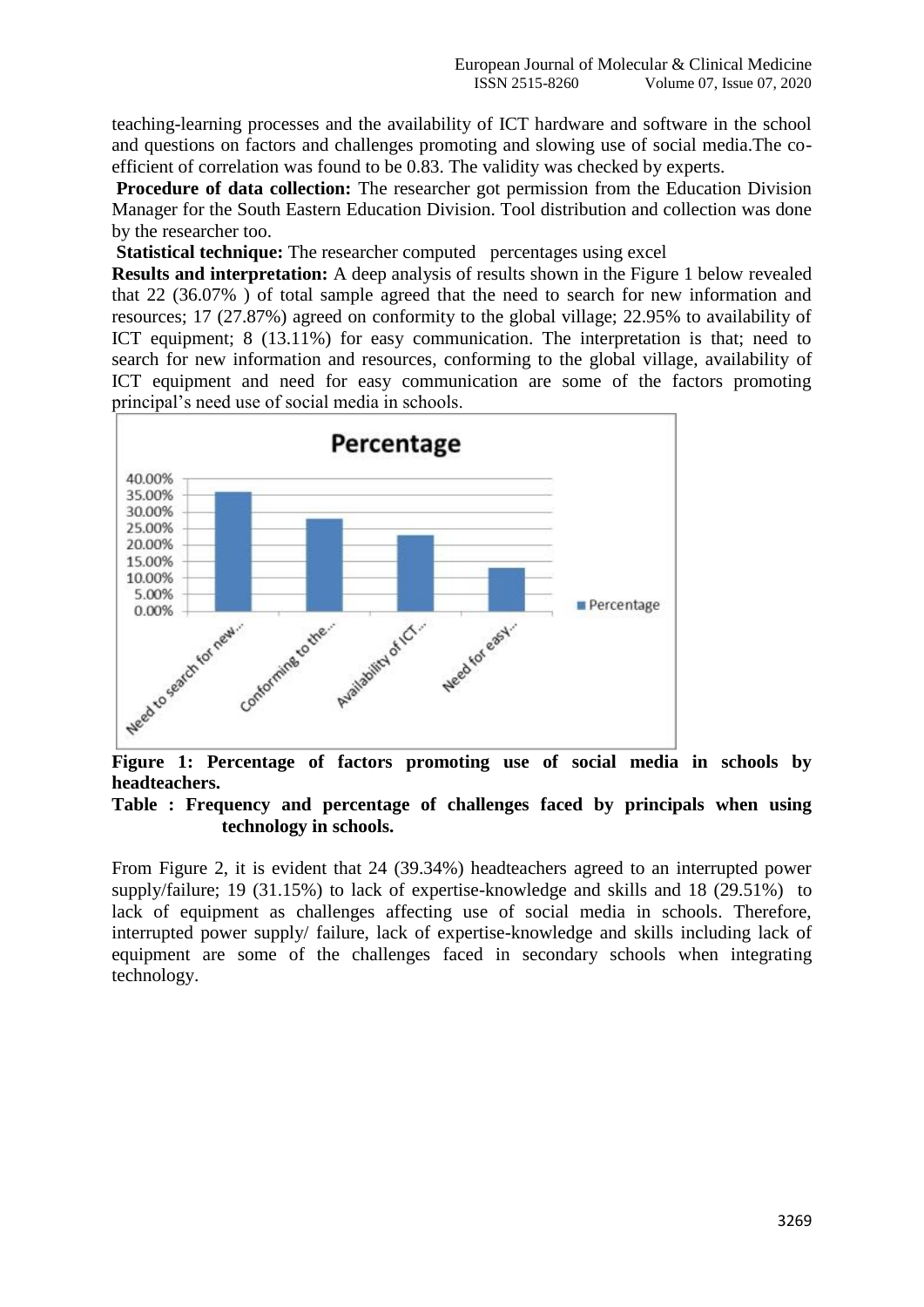

**Figure 2: Challenges faced by principals when using social media in schools. Figure 3: Table showing frequency and percentage of headteachers enjoying using technology in their profession.**

| <b>Question</b> | Responses    | Frequency | <b>Percentage</b> |
|-----------------|--------------|-----------|-------------------|
|                 | Yes          | 60        | 98.36%            |
|                 | No           |           | $1.64\%$          |
|                 | <b>Total</b> | 61        | 100%              |

Figure 3 show that 60 which is 98.36% of sampled headteachers agreed that they enjoy using social media in their profession while only 1 representing 1.64% said did not enjoy using social media in their profession. The interpretation is principal enjoy using technology in schools.

**Conclusion:** Need to search for new information and resources, conforming to the global village, availability of ICT equipment and need for easy communication are some of the factors promoting principals need use of technology in schools.

Interrupted power supply/ failure, lack of expertise-knowledge and skills including lack of equipment are some of the challenges faced in secondary schools when integrating technology.

 The interpretation is headteachers enjoy using technology in schools. 98.36% of principals enjoy using technology which is significantly very high.

On average 75% of headteachers have positive attitude towards usage of social media in schools. Despite facing a number of challenges, headteachers are still optimistic, motivated and enthusiastic to use social media in their schools.

**Limitations:** The study was conducted in the South Eastern Education Division of Malawi with a composition of 61 headteachers and included private and public schools.

**Suggestions and Recommendations**: Following are suggestion made by the researcher;

- Technology specialists in education should give appropriate training to school headteachers
- Government should support schools with adequate funds to sustain available ICT equipment in schools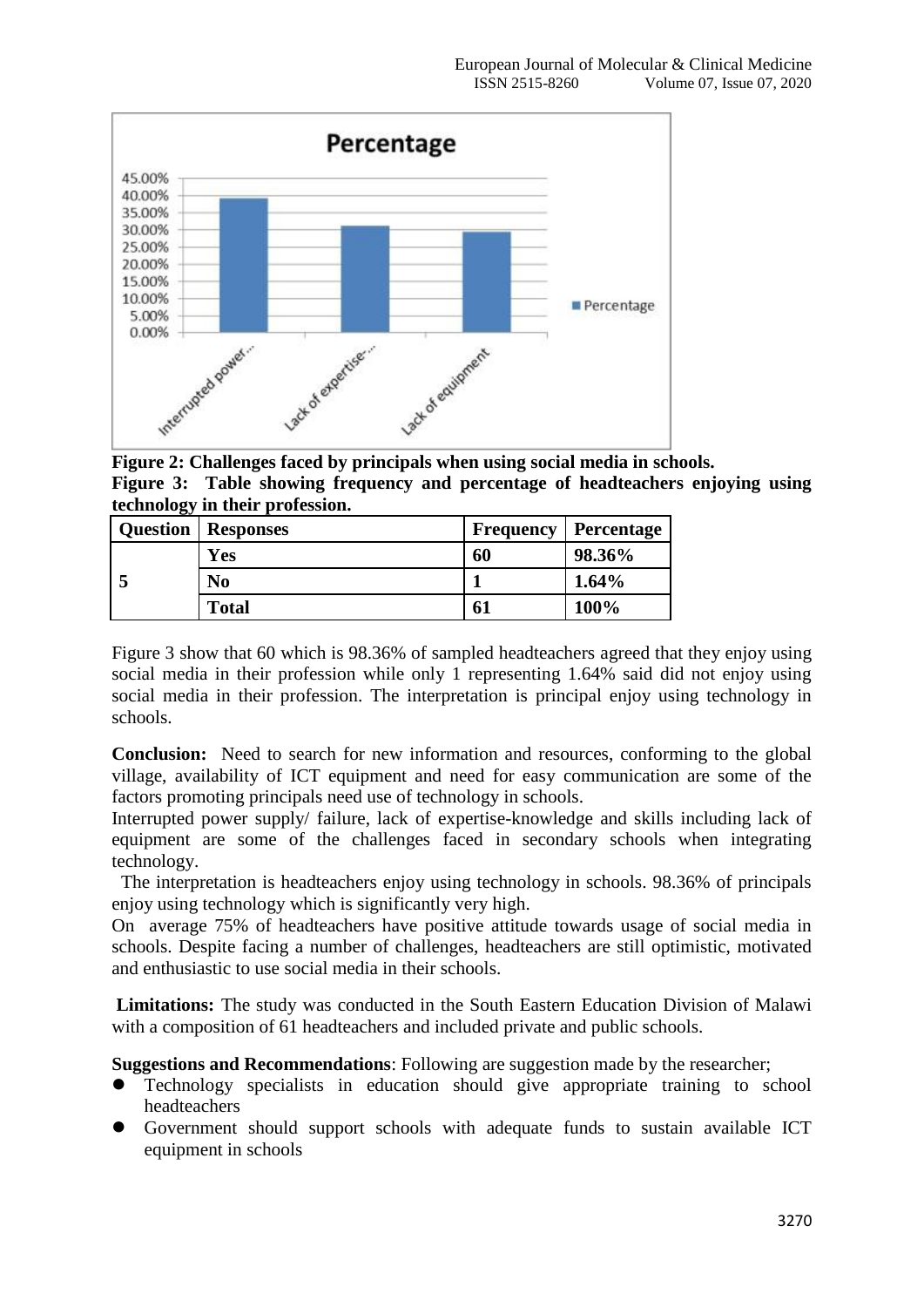- Need for headteachers to network and work together on how best they lobby for assistance from non-governmental organizations and other stakeholders.
- Continuous Professional Development (CPD) should be periodically done for the headteachers to update themselves.
- Government to supply continuous power during working hours in the schools while school administrators look for alternative means.

#### **References**

- Adeyemi, T. O., & Olaleye, F. O. (2010). Information communication and technology (ICT) for the effective management of secondary schools for sustainable development in Ekiti **Stat**
- Azmani, S., Effendy, N. M., Abu, I. F., Addnan, F. H., Rashid, M. R. A., Hayati, A. R., ... & Juliana, N. (2019). The knowledge, attitude and confidence on first aid response among childcare providers following FAT4CP© training in negeri sembilan, Malaysia. *International Journal of Research in Pharmaceutical Sciences*, *10*(4), 3600- 3607.
- Adomi, E. E., &Kpangban, E. (2010).Application of ICTs in Nigerian secondary schools.
- Afshari, M., Bakar, K. A., Luan, W. S., Afshari, M., Fooi, F. S., & Samah, B. A. (2010). Computer Use by Secondary School Principals. *Turkish Online Journal of Educational Technology-TOJET*, *9*(3), 8-25.
- Ajzen, I. Attitude structure and behavior.A chapter in AR Pratkonis, SJ Breckler, A. G. Greenwald (Eds). 1989. Attitude structure and Function. Hilsdale.
- Akbaba Altun, S. (2001). Elementary School Principals' Attitude towards Technology and Their Computer Experience.
- Bertot, J. C., Jaeger, P. T., & Hansen, D. (2012). The impact of polices on government social media usage: Issues, challenges, and recommendations. *Government information quarterly*, *29*(1), 30-40.
- Etudor-Eyo, E., Emah, I. E., & Ante, H. A. (2016).The Use of ICT and Communication Effectiveness among Secondary School Administrators.EDUCARE, 4(2).
- Fishbein, M. leek Ajzen (1975). *Belief, attitude, intention and behavior: An introduction to theory and research*, 181-202.
- Page-Jones, A. (2008). Leadership behaviour and technology activities: The relationship between principals and technology use in schools.
- Powell, E. (2013). *Attitudes Toward Seeking Psychological Help Among Former Soviet Union Immigrants* (Doctoral dissertation, Walden University).
- Pye, J. M. (2013). Principals as enablers in the use of technology in high schools.Northcentral University. ro.uow.edu.au/cgi/viewcontent.cgi? article=5731&context=theses
- Sage.Whitehead, B. M., Jensen, D. F., & Boschee, F. (2013).Planning for technology: A guide for school administrators, technology coordinators, and curriculum leaders. Corwin Press.
- Serhan, D. (2007). School Principals' Attitudes towards the Use of Technology: United Arab Emirates Technology Workshop. *Online Submission*, *6*(2).

Shafika, I. (2007). ICT for Education in Malawi Survey of ICT and Education in Africa: Malawi Country Report Malawi. Washington, DC: World Bank.

- Smith, G. (2011). Instructional technology leadership ability of the school principal and effective use of technology in the classroom.Argosy University, Nashville.
- Wamba, N., &Mgomezulu, V. (2014).The crisis in public education in Malawi. International Journal of Advanced Research, 2(4), 323-332.

Webber, C. F. (2003). Technology-mediated leadership development networks: Expanding educative possibilities. *Journal of Educational Administration*, *41*(2), 201-218.